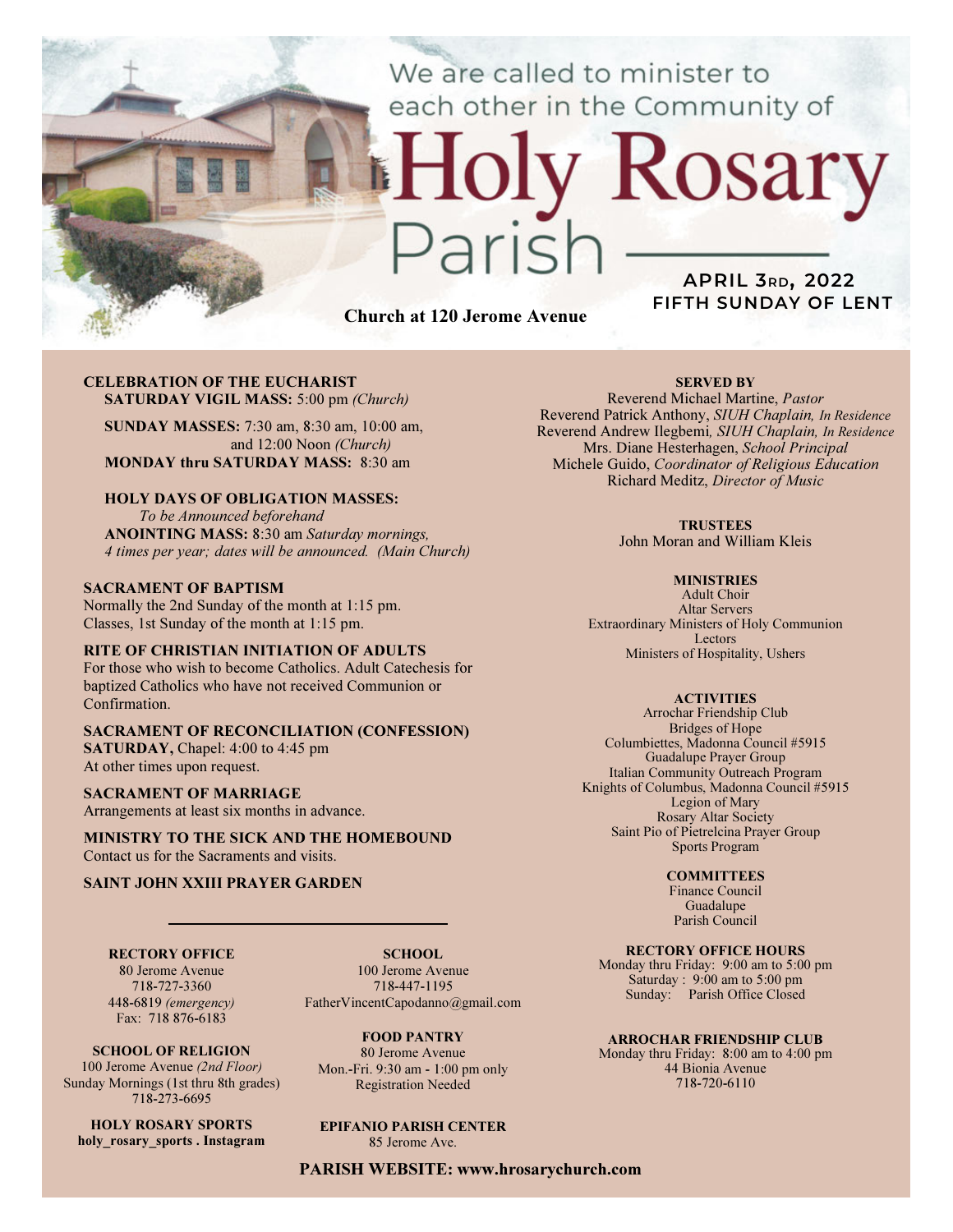

SUNDAY, April 3, 2022 Palm Crosses being sold after Masses 9am - 3pm - Knights of Columbus Blood Drive, Atrium Members of the Cross Road Foundation are here for a Fundraising Campaign at the doors of the Church CCD Classes today. Children attend the 8:30 am Mass followed by their class. Any question regarding the CCD Program, please leave a message for Ms Guido at 718-273-6695 1:15 pm - Baptism Class - Church

MONDAY, April 4, 2022 7:00 pm - Legion of Mary, Parish Center, Rooms 2 & 3 7:30 pm - Padre Pio Prayer Group, Church

TUESDAY, April 5, 2022 7:00 pm - Spanish Prayer Group, Church

WEDNESDAY, April 6, 2022 7:00 pm - South Beach Civic, Parish Center, Rooms 2 & 3 7:00 pm - Knights of Columbus, Parish Center, Room 4

THURSDAY, April 7, 2022 3:00 - 6:00 pm - Bridges of Hope, Atrium 7:00 pm - Columbiettes, Parish Center, Rooms 2 & 3

FRIDAY, April 8, 2022 7:00 pm - Spanish Prayer Group, Church 7:30 pm - Stations of the Cross & Benediction, Church

SATURDAY, April 9, 2022 9:00 am - Columbiettes Easter Egg Hunt, Parish Center Call Pattie at 646-247-6469 for more information Palm Crosses being sold after Mass 4:00 - 4:45 pm - Confessions, Daily Mass Chapel

SUNDAY, April 10, 2022 - Palm Sunday Palm Crosses being sold after Masses CCD Classes today. Children attend the 8:30 am Mass followed by their class. Any question regarding the CCD Program, please leave a message for Ms Guido at 718-273-6695

# Cross Road Foundation are here this Weekend April 2nd & 3rd

Members of the Cross Road Foundation are here this weekend. This year in lieu of distributing "Baby Bottles," our volunteers will be collecting donations at the door. The funds collected from this campaign will be used to help families facing unexpected pregnancies on Staten Island.



The Cardinal's Appeal is underway now in our Parish. Our goal is \$55,000. To date \$14,880 has been pledged from 55 gifts. This is 27% of our goal.

# MEMORIAL MASSES

 Due to the shortage of priests at Holy Rosary, we are unable to accept separate, private memorial masses on the anniversary of death any longer.

 Please reserve a Mass, shared or otherwise, for your deceased loved one upon the opening of the Mass Book each year.



# EASTER FLOWERS

Parishioners on our envelope System will find an Easter Flower Donations Envelope in the packet of March envelopes mailed home to you. Additional envelopes are available in the Narthex.

Your generosity will help beautify our Altar during the Easter season.

# LENTEN GUIDELINES

During the Season of Lent, our Church recommends that all the Faithful reflect a spirit of penance in their daily life through performing acts of fast and abstinence.

**FASTING** requires that only one full meal be taken per day. Two other smaller meals may be taken during the day to maintain physical strength, but these two meals together should not equal a full meal in quantity. Fasting obliges all those who have reached the age of 18 and continues to oblige until age 59. Those not specifically obliged to fast are encouraged to join in the discipline of fasting to the extent that they are able.

**ABSTINENCE** prohibits individuals from eating meat. Abstinence obliges all those who have reached the age of 14 and above. Children and adolescents should be encouraged to join in this discipline to the extent that they are able. ASH WEDNESDAY AND GOOD FRIDAY

> Are days of fast and abstinence. FRIDAYS in Lent are days of abstinence. Please cut out and save for future reference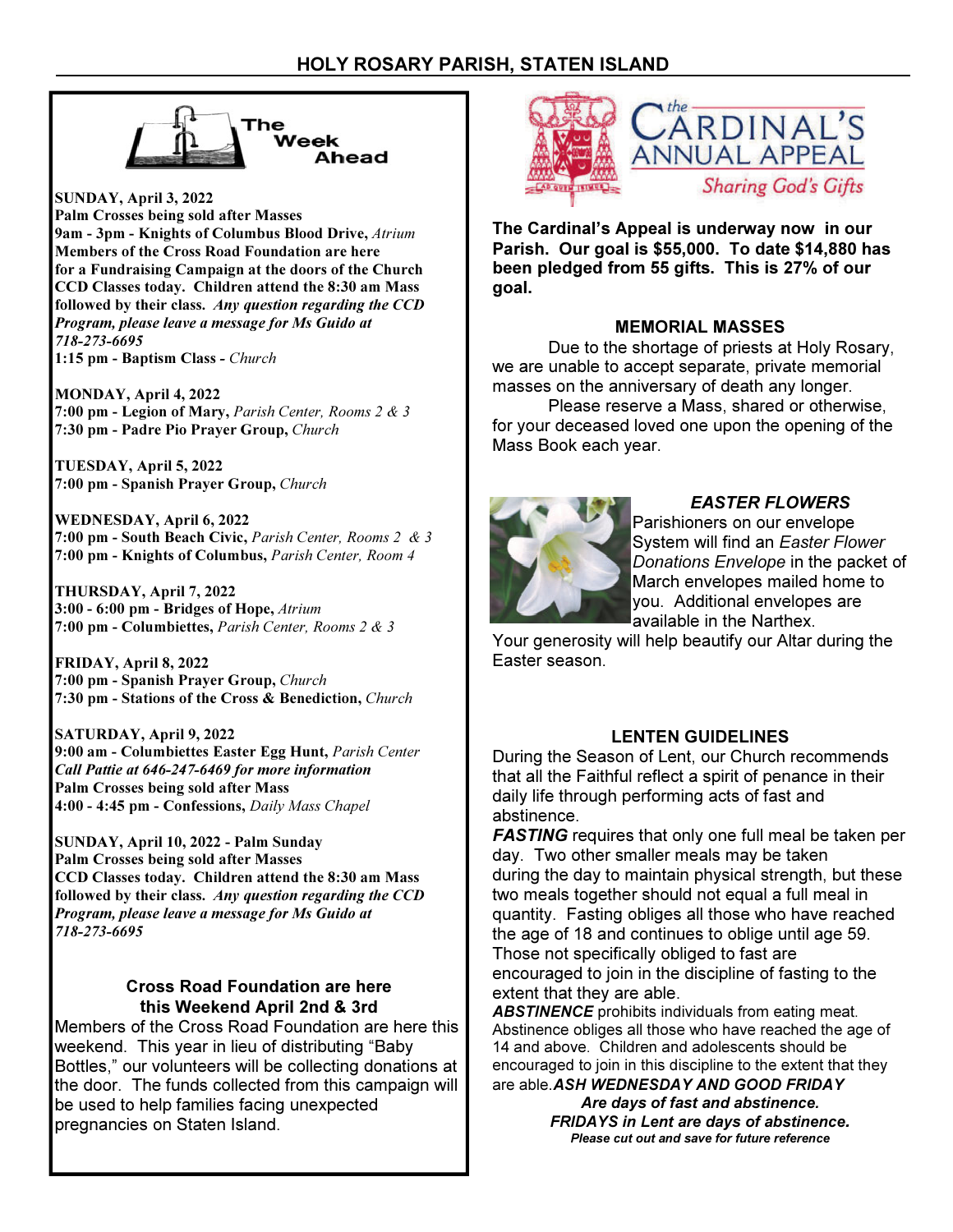# EASTER TRIDUUM

**CONFESSIONS** Monday, April 11th from 2:00 to 4:00 pm & 6:00 to 8:00 pm, Rectory

HOLY THURSDAY, April 14th 7:30 pm - Mass of the Lord's Supper Daily Mass Chapel Open for Prayer until 11:00 pm

GOOD FRIDAY, April 15th Rectory Office open 9:00 to 12 Noon A day of Fast & Abstinance No Morning Masses

9:00 am - Tenebrae (Sung Morning Prayer) 3:00 - Liturgy of the Word and Holy Communion 7:30 pm - Stations of the Cross

# HOLY SATURDAY, April 16th Rectory Office Open 9:00 am to 6:00 pm 9:00 am Tenebrae (Sung Morning Prayer)

No 4:00 pm Confessions & No 5:00 pm Mass 8:00 pm - Easter Vigil & Mass of the Resurrection

# EASTER SUNDAY, April 17th

Masses: 7:30 am, 8:30 am, 10:00 am & 12 Noon Rectory Office will be Closed Easter Monday

Dear Parishioners,

 During Holy Week we reflect on the meaning of one great truth that sheds light on everything we believe in as Christians, the death of Jesus and His Resurrection from the dead.

 May your participation in the rites of this Holy Week enrich your understanding of this truth and give you the profound joy that such understanding brings.

 To all parishioners, friends and their families, may you have the joy and blessing of this Easter Season.

Have a Blessed and Joyous Easter,

 Father Michael Martine Father Andrew Ilegbemi Father Patrick Anthony

# DON'T FORGET TO GET YOUR SUPER 50/50 RAFFLE FOR THE MONTH OF APRIL! The Winner will be Drawn the Last Day of the Month & the winning amount will be printed in the Bulletin A Reminder that the Donation is \$5.00

 You will find a yellow envelope for this Raffle in the packet mailed home to you. If you want to enter more than once, additional envelopes are available in the Hospitality Room. Drop the envelope in the Collection Basket or Bring to the Rectory. You may fill out as many envelopes as you like. Send in your envelopes now for April and let's build up the jackpot!

# KNIGHTS OF COLUMBUS Madonna Council 5915 BLOOD DRIVE TODAY Sunday April 3rd From 9am to 3pm DONATIONS SAVE LIVES At Holy Rosary Epifanio Parish Center Atrium at 85 Jerome Avenue Appointments Preferred, Walk-in's welcomed

Please remember to eat, drink and bring your donor ID card or ID with name and photo. Masks are required for all donors regardless of vaccination status.

# HOLY ROSARY SPORTS

Holy Rosary Sports has a new Instagram account where you can reach us for Registration and other information. Please check us out below! holy rosary sports

# AND IN ALL THINGS GIVE THANKS

| March 27, 2022 Adult Collection                      | \$6,514.00 |
|------------------------------------------------------|------------|
| March 27, 2022 Children's Collection                 | \$195.00   |
| <b>March 28, 2021 Adult Collection</b>               | \$6,359.00 |
| <b>March 28, 2021 Children's Collection</b>          | \$49.00    |
| This Week's On Line Giving by 22 users               | \$673.00   |
| Our Weekly Parish Operating Expenses are \$18,298.00 |            |